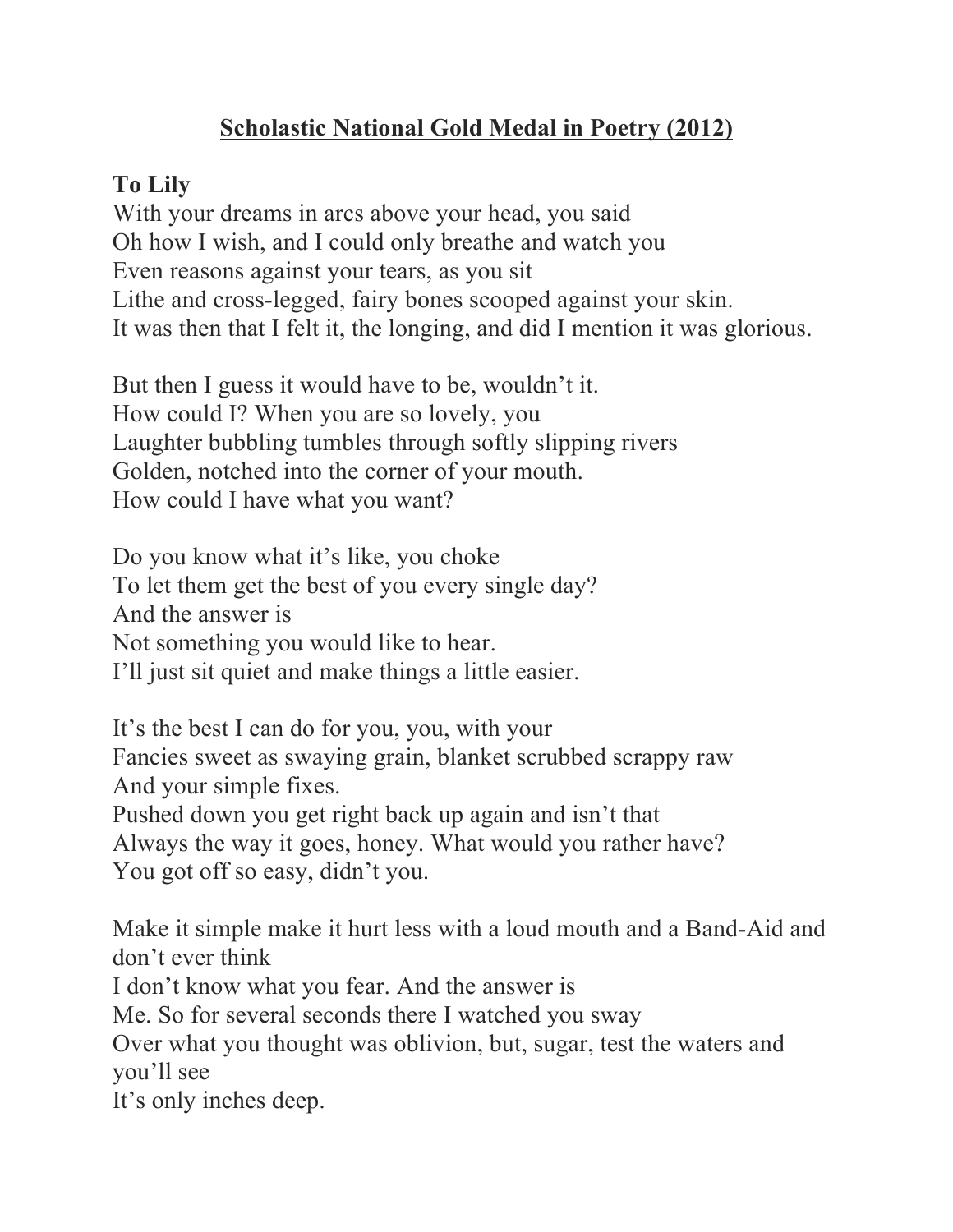That must be better than you guessed.

So do I know what it's like? No. To dance upon legs loping mile-long grace To sink so hard into a story you don't hear your mother calling To kiss purely and anxiously and only for a moment. To still believe in magic. Oh. How I wish.

*---------------------------------------------------------------------------------------------------------------------*

## **Cake**

"It's only a cake," said she So quietly to me. A slight of light came to escape from the shade (gray, third from the left, fifth floor, west wing) The one with the missing blind and the broken clasp.

Only the corner of her eye and the corner of her mouth, and one freckle, were illuminated;

Darkness had snipped away at the rest of her face.

"You can eat it, if you'd like."

She had been to a bad party the night before, I could see its dank, acidic filtrate in the

space between her cheekbones and her lashes.

The skin there was the same blue as the icing.

"Why do you care so much?" outloud, I questioned

(it must be said that her answer would merely be my diversion) "Because," she muttered, and left it at that.

There was a pause in which I attempted to stare her down

(but at this point, I was far too weary to appear threatening.)

Her sigh was sea skimming sand. "What number cake is this?"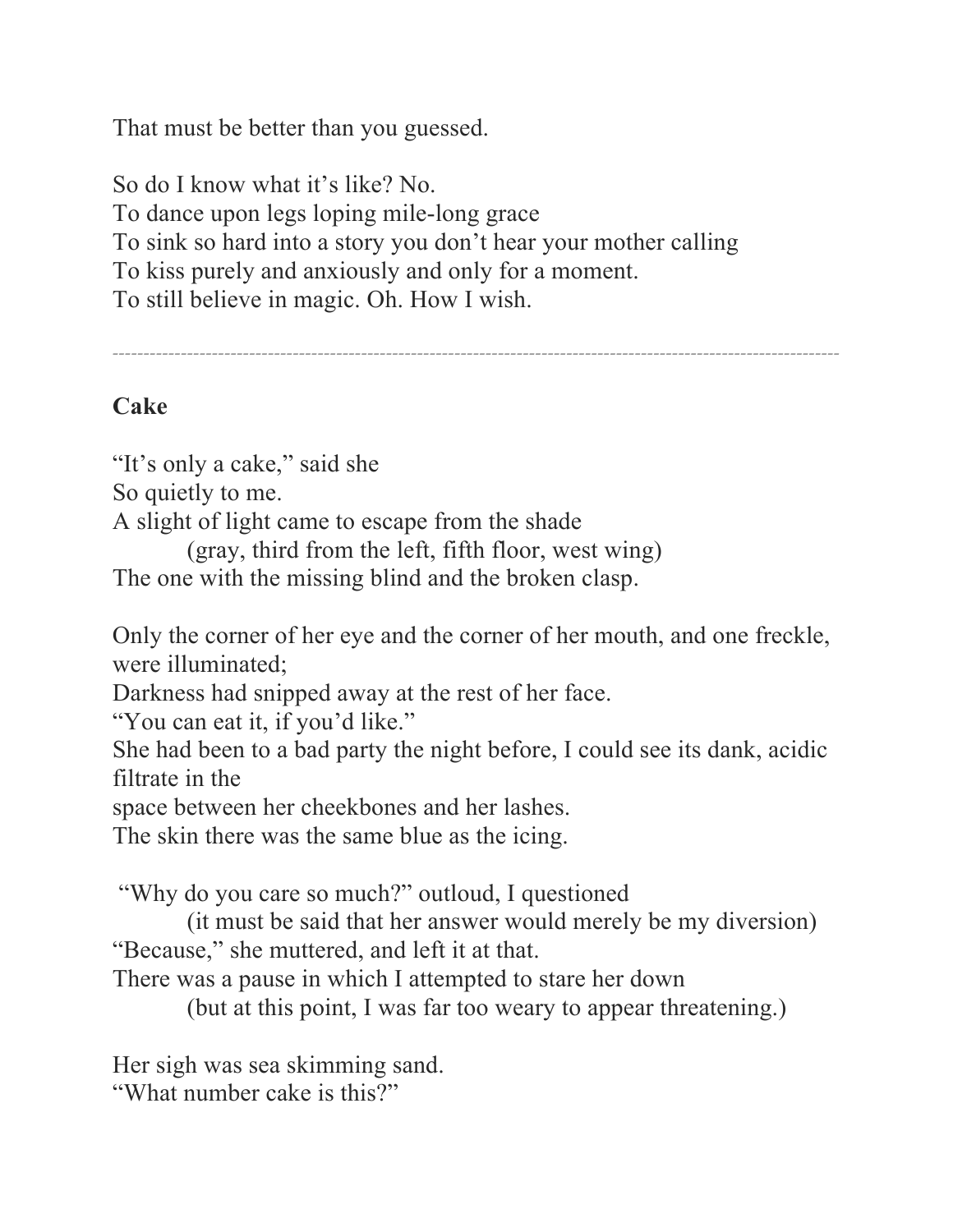(of course, I could have answered, but I chose to stay silent.) And again she sighed, fingers thrumming like rum spilling slow amber across the floor.

They echoed thinly along the blanket.

It was the kind that never keeps you quite warm, the kind they use in hospitals.

"Please, Gabriel. Just eat it. Be happy." Well, it was a hospital, really. She knew it too; That particular hue of vain pity in her voice was elusive, slight as her frame, but I managed unearth it without much effort at all. Years of practice.

"Happy," I said to her

(as I spoke, I preferred to think that my voice had some sort of bitter, cutting effect on her, though this was probably not the case) "And what do you mean by that? It's a funny word, isn't it?" She chose to stay silent. I could not blame her. I did not think she was trying her best.

"Hannah." I said, softer this time.

Her eyes had been downcast, but in one sharp, fluid motion they flicked up, twanging

through me like that particular sort of day when the sky is gray but the sun still manages to burn.

It was not just their color that I likened to glaciers,

The underbelly, the netted lunar cold.

When I started to speak, she cut across me. "Look, Gabe. I didn't come here for this. I made you the goddamned cake. Don't give me this crap. I would love to be you. Anyone would."

I said nothing, and once again her sigh rinsed the room a clean, light blue.

"The candles don't fit, Gabe. I don't even remember how many there are